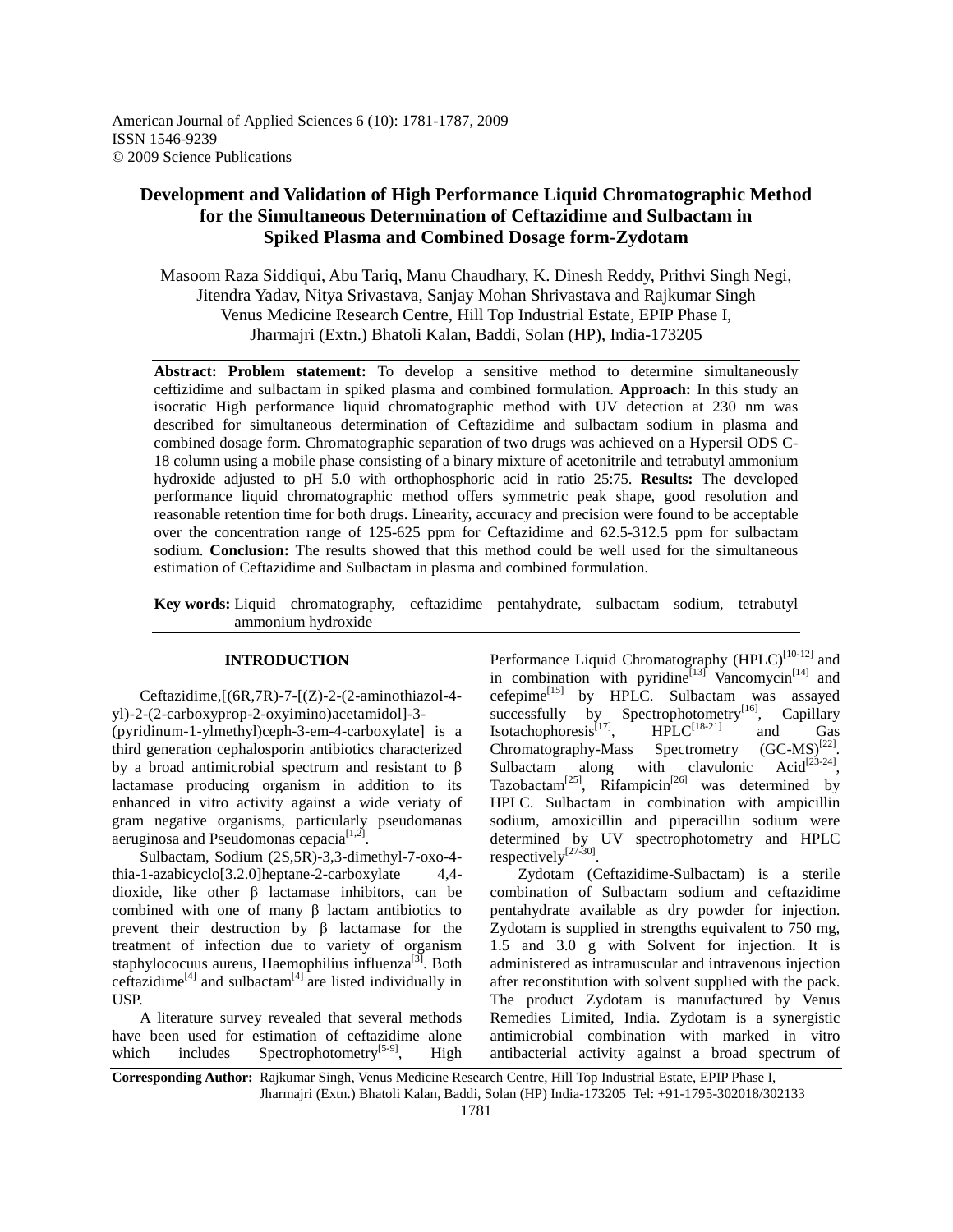organisms. Sulbactam not only potentates the antibacterial activity of Ceftazidime but also exhibits a moderate antibacterial activity. By forming a protein complex with beta-lactamases, Sulbactam irreversibly blocks their destructive hydrolytic activity. Thus, Sulbactam addition extends the spectrum of activity of Ceftazidime. As Sulbactam also binds with some penicillin binding proteins, sensitive strains are often rendered more susceptible to the Zydotam than Ceftazidime alone. In bacterial strains that produce either low amounts of beta-lactamase, or none at all, a synergistic effect is observed when sulbactam is associated with Ceftazidime that has a complementary affinity for the target sites. Zydotam is active against all the organisms sensitive resistant to Ceftazidime. The combination of Ceftazidime and Sulbactam is used to improve cost effectiveness of antimicrobial therapy as it replaces regimens that use multiple drug leading to high incidence of adverse reaction.

 Although both the drugs are available in market in combined dosage from yet it lacks a validated method for its estimation in combined formulation. Thus for the quality control and research laboratory purpose it was the need to develop and validate an analytical method for the simultaneous determination of both Ceftazidime and Sulbactam in combined formulation.

 The present communication describes isocratic high performance liquid chromatographic method for simultaneous determination of Ceftazidime pentahydrate and Sulbactam sodium, which would be a better alternate for the quality control of the developed formulation. As to the best of our knowledge there is no method present for the simultaneous determination of ceftazidime and Sulbactam in combined dosage form. This study achieved satisfactory results in terms of selectivity, linearity, precision and accuracy under simple chromatographic condition. Adding to its advantage, the method is time saving and requires no pretreatment.

# **MATERIALS AND METHODS**

**Reagents and standard:** Ceftazidime pentahydrate and sulbactam sodium Reference Standards (RS) of United States Pharmacopoeia (USP) were bought from Sigma, United States. Zydotam, a Fixed Dose Combination (FDC) was obtained from manufacturer, Venus Remedies Limited, India. Each vial contains 1 g Ceftazidime and 0.5 g sulbactam. Tetrabutyl Ammonium Hydroxide (TBAH), acetonitrile and phosphoric acid was of chromatographic grade and was obtained from Merck, Mumbai India. All other chemicals were of analytical reagent grade unless specified.

**Apparatus:** Agilent 1200 series liquid chromatographic system equipped with G1311A quaternary pump was used for the chromatographic separation. Agilent variable UV/vis detector and a G1329A Auto Injector. EZ Chrome Elite software was employed for data collecting and processing.

**Chromatographic conditions:** Chromatographic Separation was performed on ODS Hypersil C-18 Stainless Steel column with dimension 250×4.6 mm, 5 µ (Thermo Electron Corporation). The mobile phase consisting of a binary mixture of Acetonitrile and TBAH adjusted to pH 5.0 with orthophosphoric acid in ratio 25: 75, was delivered at rate of 1.6 mL min<sup>−</sup><sup>1</sup> . The mobile phase was filtered through 0.45 µm membrane filter (Millipore) and degassed prior to use. Separation was performed at ambient temperature i.e., 25°C and detection was made at 230 nm. The injection volume was 20  $\mu$ L with a run time of 12 min.

 Preparation of standard sample dissolve an accurately weighed quantity of Ceftazidime (RS) 50 mg and sulbactam sodium (RS) 25 mg in mobile phase and dilute quantitatively and stepwise, if necessary, with mobile phase to obtain a solution having a known concentration of about 500 ppm of Ceftazidime and 250 ppm sulbactam sodium.

**Preparation of sample solution:** Transfer about 75 mg of Zydotam, (Ceftazidime pentahydrate and sulbactam sodium for injection), accurately weighed, to 100 mL volumetric flask. Add mobile phase, swirl to dissolve, dilute with mobile phase to volume and mix.

**Data analysis:** For determination of Ceftazidime and sulbactam separately inject equal volumes of the standard preparation and the assay preparation into the chromatograph, record the chromatograms and measure the responses for the major peaks.

# **DISCUSSION**

**Method Development and validation:** A variety of mobile phase were investigated in the development of the HPLC method suitable for the analysis of Ceftazidime and Sulbactam in bulk and commercial dosage form. This include methanol-phosphate buffer (pH 3-7), Acetonitrile-phosphate buffer (pH 3-7) TBAH-Acetonitrile (pH 3-7). Taking in consideration the instability of ceftazidime and sulbactam sodium in strong alkaline and strong acidic condition, the pH value of the mobile phase should was limited within the range of 3-7. Since mild acidic pH favours the retention and separation of two drugs on C-18 column. After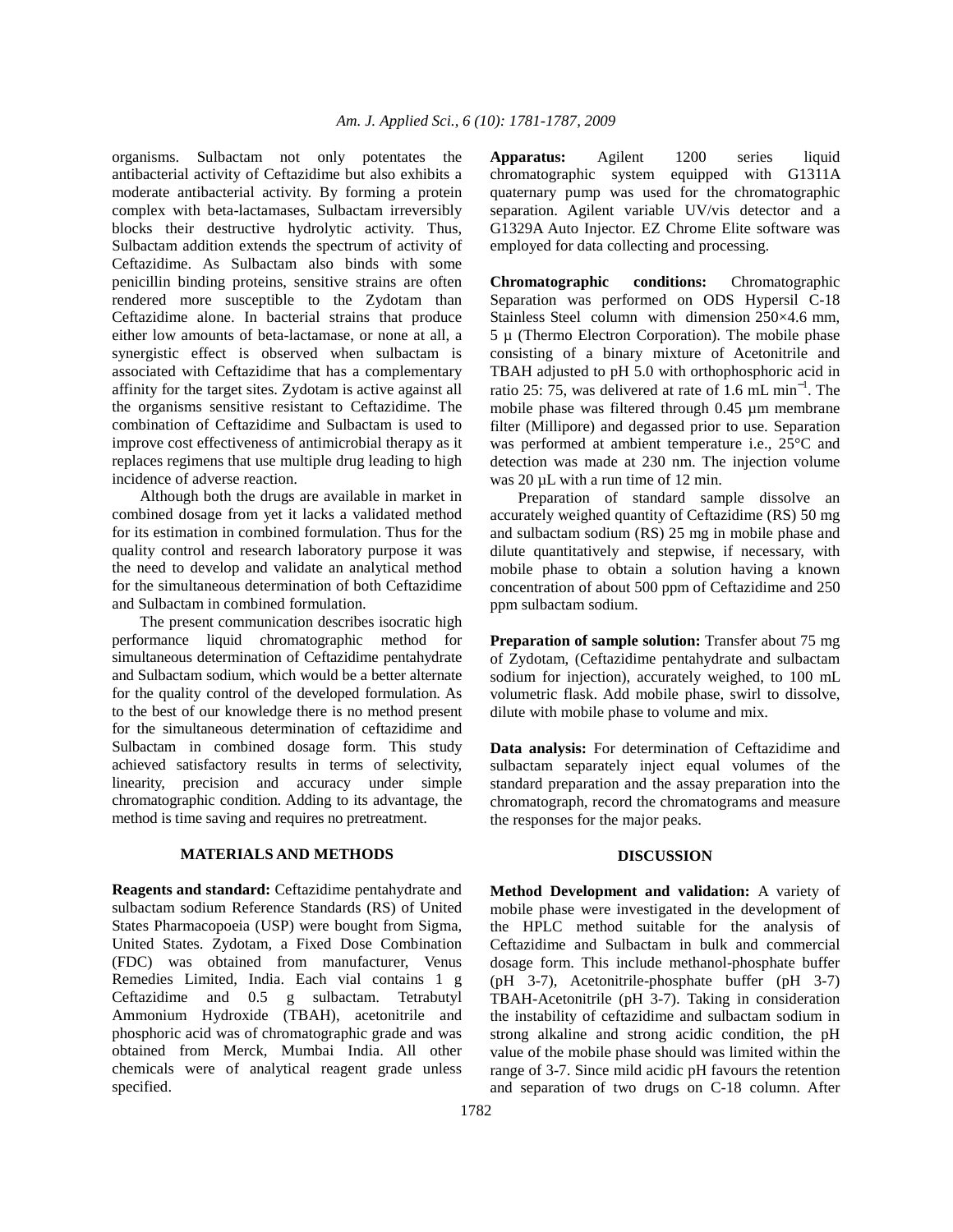some trials TBAH with pH 5.0 was finally selected. Acetonitrile is the most commonly used solvent for LC analysis and often is the first choice for many researchers. Therefore, a binary mixture of acetonitrile and TBAH buffer became the mobile phase for the determination of the two drugs. Firstly, various concentrations of TBAH buffer were tried to find the proper one to achieve our purpose. As a result, 0.1N TBAH buffer was found to be ideal for our analysis. Then, the proportion of acetonitrile and TBAH buffer in mobile phase was determined by varying the proportion of acetonitrile and TBAH buffer from 10:90, 20:80, 30:70-25:75. Finally, the 25:75 ratio of acetonitrile and 0.1 N TBAH buffer was used for the simultaneous determination of the two drugs, this system produced symmetric peak shape, good resolution and reasonable retention time, high theoretical plate value and asymmetry less than 2.0 in the case of both drugs. The retention times of Ceftazidime pentahydrate and sulbactam sodium for six repetition were  $4.11 \pm 0.007$ and 6.21±0.015 min respectively. A typical chromatogram of a sample solution is shown in Fig. 1.

**Specificity:** Specificity is the ability of the method to accurately measure the analyte in the presence of all potential sample components. The response of analyte in test mixtures containing analyte and all potential sample components in compound with response of a solution containing only analyte. The analyte peak is evaluated for peak purity from the nearest eluting peak. For this purpose a solution containing 500 ppm of Ceftazidime and sulbactam sodium was injected and peak purity was done. The acceptance criteria for peak purity is that the purity angle should be less than purity threshold. Result of peak purity analysis was found to be satisfactory, purity angle and purity threshold for Ceftazidime and sulbactam is 1.00 and 0.99, respectively.



Fig. 1: A typical LC chromatogram of a mixture of Ceftazidime pentahydrate 500 ppm (Peak No. 1) and sulbactam sodium, 250 ppm (peak No. 2) achieved using the proposed method

## **RESULTS**

**Forced Degradation Study:** This was demonstrated by carried out by treating the mixture of ceftazidime and Sulbactam with 0.5 N HCl, 0.5 N NaOH, 3%  $H_2O_2$ , heating in water bath at 80°C for 4 hour and keeping under UV light for 12 h. The samples were degraded to levels where the contents of ceftazidime and sulbactam in the samples were lowered to that of the original level.

**Acid degradation:** Accurately weighed quanlity of Ceftazidime and Sulbactam equivalent to 50 mg of ceftazidime and 25 mg of sulbactam was transferred to100 mL beaker. Then 10 mL 0.5 N HCl was added to it and heated in the water bath at 60°C for 4 h. Cooled and neutralized with 0.5 N NaOH, sample was diluted up to 100 mL with mobile phase. This solution was injected into the HPLC System. The chromatogram is shown in Fig. 2.

**Thermal degradation**: Accurately weighed quantity of Ceftazidime and Sulbactam equivalent to 50 mg of ceftazidime and 25 mg of sulbactam was transferred to100 mL beaker and was kept as such in oven at 100°C for 4 h. Cooled and sample was dissolved in 100 mL mobile phase. This solution was injected into the HPLC system. The chromatogram is shown in Fig. 3.



Fig. 2: Chromatogram of Ceftazidime pentahydrate and sulbactam sodium after subjected to acid degradation



Fig. 3: Chromatogram of ceftazidime Pentahydrate and sulbactam sodium after subjected to Thermal degradation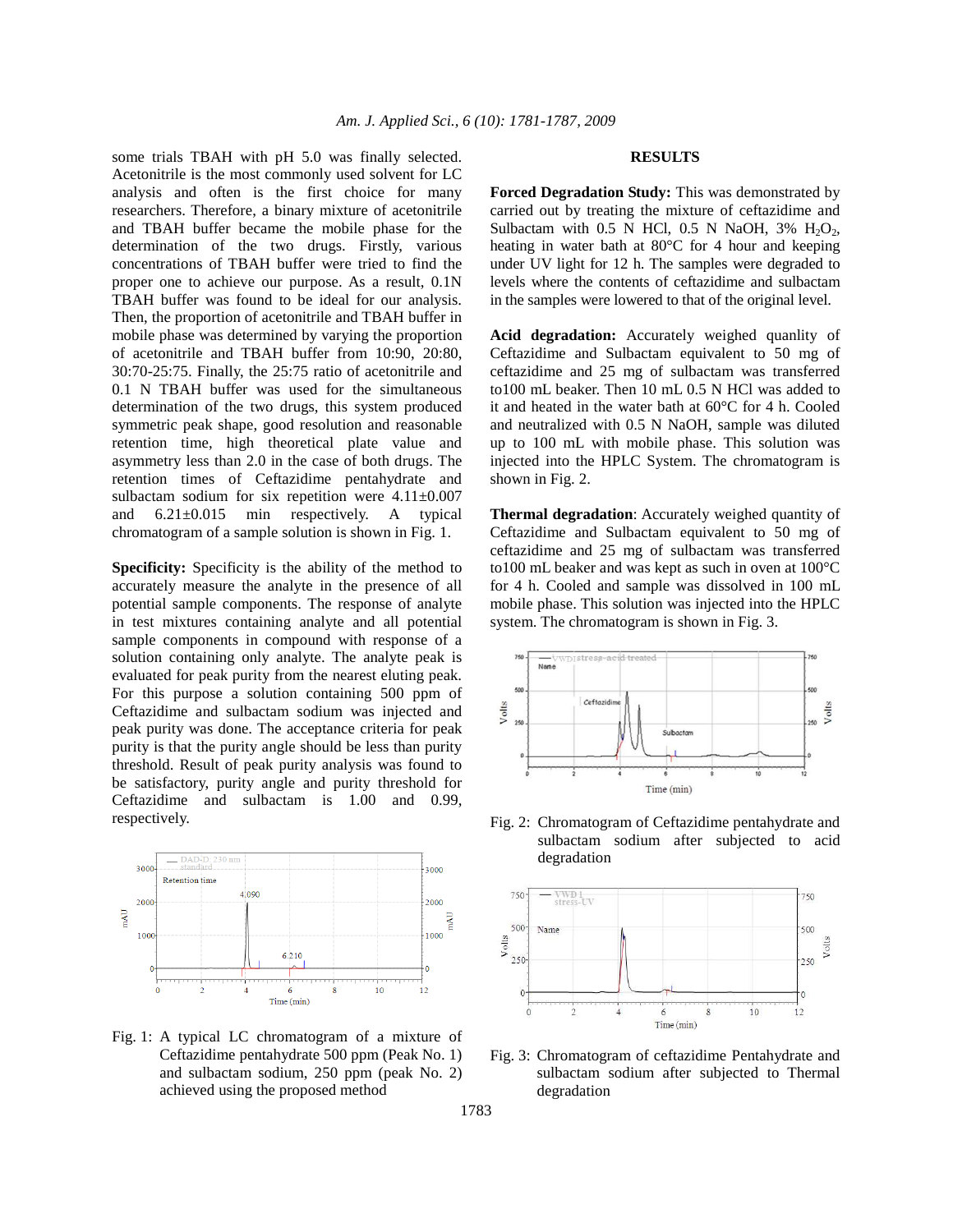

Fig. 4: Chromatogram of Ceftazidime Pentahydrate and sulbactam sodium after treating with oxidant



Fig. 5: Chromatogram of Ceftazidime Pentahydrate and sulbactam sodium after UV rays treatment

**Peroxide degradation**: Accurately weighed quanlity of Ceftazidime and Sulbactam equivalent to 50 mg of ceftazidime and 25 mg of sulbactam was transferred to100 mL beaker to it 10 mL of 3%  $H_2O_2$  was added and kept in water bath at at 60°C for 4 h. Cooled and sample was dissolved in 100 mL mobile phase. This solution was injected into the HPLC system. The chromatogram is shown in Fig. 4.

**UV degradation:** Accurately weighed quantity of Ceftazidime and Sulbactam equivalent to 50 mg of ceftazidime and 25 mg of sulbactam was transferred to100 mL beaker and was kept as such under UV light for 12 h. Then sample was dissolved in 100 mL mobile phase. This solution was injected into the HPLC system. The chromatogram is shown in Fig. 5.

**System suitability:** System performance parameters of the developed HPLC method were determined by analyzing standard working solutions. Chromatographic parameters, such as number of theoretical plates (N), resolution (Rs), capacity factor (k) and selectivity factor (α) were determined. The results are shown in (Table 1), indicating the good performance of the system. System repeatability was determined by five replicate injections of a working standard solution and the Relative Standard Deviations (RSD) of peak areas of both drugs were calculated to evaluate the repeatability. It was found that RSD for both the drugs was less than 2.0%.

Table 1: System performance parameters for Ceftazidime and  $\cos \theta$  sodium (n =  $5$ )

| suivactain souluin $(II - J)$ |                                  |       |       |               |      |   |
|-------------------------------|----------------------------------|-------|-------|---------------|------|---|
|                               | Peak No. Compounds $t_R$ (min) N |       |       | к             | Rs   | α |
|                               | Sulbactam                        | 6.433 |       | 10509 246.948 | $-$  |   |
|                               | Ceftazidime 4.107                |       | 10350 | 246.730       | 1.72 |   |
|                               | 0.64                             |       |       |               |      |   |

**Note:** The chromatographic conditions used were: ODS Hypersil C-18 Column, mobile phase of acetonitrile and 0.1 N TBAH (25:75), flow rate of 1.6 mL min−1, detection wavelength of 230 nm, room temperature 25°C, t<sub>R</sub>: Retention time, N: Theoretical plates, K: Capacity factor, RS: Resolution, α: Selectivity factor

**Linearity:** Under the experimental conditions described above, linear calibration curves for both Ceftazidime pentahydrate and sulbactam sodium were obtained with five concentration level each. Peak Area (A) and Concentration (C) of each drug substance was subjected to regression analysis to calculate the regression equation and the correlation coefficients. The regression equation obtained were  $A = -0.325+0.0000081$  C(r = 0.9997,  $n = 5$ ) for Ceftazidime and  $A = -0.3018 + 0.000154$  $C(r = 0.9995, n = 5)$  for sulbactam sodium. The individual linearity range was 125-750 ppm for ceftazidime and 62.5-375 ppm for sulbactam sodium. The results shows that within the tested concentration range there was excellent correlation between the peak area and the concentration of each drugs.

**Limit of detection and limit of quantitation:** Limit Of Detection (LOD) were established at a signal to noise ratio (S/N) of 3.3. Limit Of Quantification (LOQ) was established at a signal to noise ratio (S/N) of 10. LOD and LOQ were experimentally verified by six injection of Ceftazidime and sulbactam sodium at the LOD and LOQ concentration. The LOD was calculated to be 0.11 ppm and LOQ was found out to be 0.34 ppm.

**Accuracy recovery:** Accuracy was determined by applying the described method to synthetic mixtures of exipients to which known amount of each drug corresponding to 75, 100 and 125% of label of claim had been added. The accuracy was then calculated as the percentage of analyte recovered by the assay. Mean recoveries (mean  $\pm$  SD) for Ceftazidime and sulbactam sodium from the combination formulation are shown in (Table 2) indicating good accuracy of the method for simultaneous determination of the two drugs.

**Precision:** System precision is the measure of the method variability that can be expected for a given analyst performing the analysis. Precision of the method was determined with the product. An amount of the product powder equivalent to 75, 100 and 125% of label claim was weighed accurately and assayed in five replicate determinations for each of the three weighing amounts. The results for precision are shown in Table 2,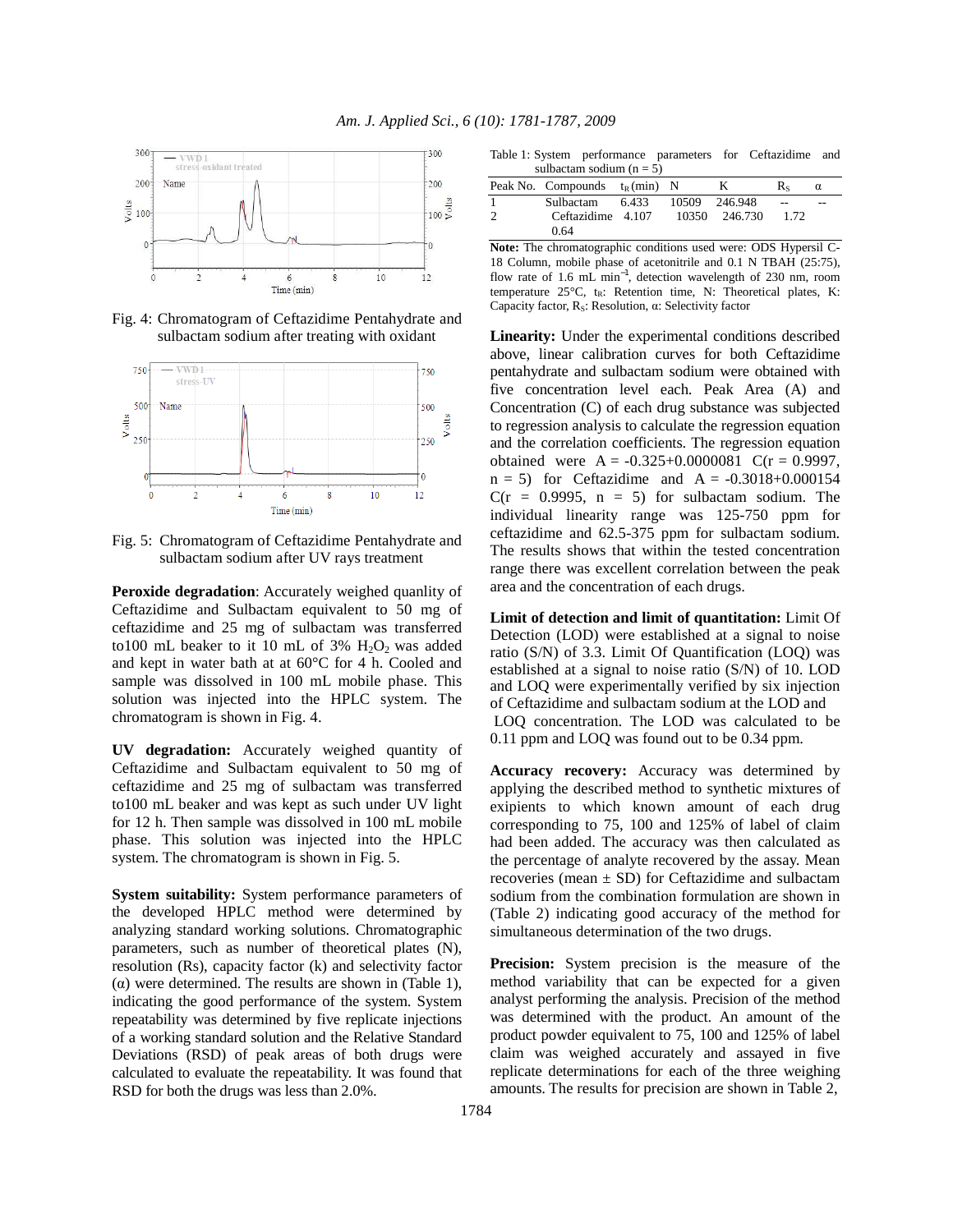| Table 2: Accuracy and precision of the HPLC method for simultaneous |
|---------------------------------------------------------------------|
| determination of Ceftazidime and sulbactam sodium                   |

| actemmunitym or comenantino unu sunsucum sounum |                   |                                                                          |               |      |      |  |
|-------------------------------------------------|-------------------|--------------------------------------------------------------------------|---------------|------|------|--|
|                                                 | Accuracy          |                                                                          | Precision (%) |      |      |  |
|                                                 |                   |                                                                          |               |      |      |  |
| Drugs                                           | Mean              | RSD                                                                      |               |      |      |  |
| label claim                                     | recovery $\pm$ SD | $(% n = 9)$                                                              | 75            | 100  | 125  |  |
| Ceftazidime $98.69 \pm 0.12$                    |                   | 0.12                                                                     | 0.19          | 0.11 | 0.39 |  |
| Sulbactam                                       | $98.75 + 0.31$    | 0.31                                                                     | 1.17          | 0.74 | 0.37 |  |
|                                                 |                   | <b>Note:</b> The chromatographic conditions used were: ODS Hypersil C-18 |               |      |      |  |

Column, mobile phase of acetonitrile and 0.1 N TBAH (25:75), flow rate of 1.6 mL min<sup>−</sup><sup>1</sup> , detection wavelength of 230 nm, room temperature 25°C

Table 3: Assay results for Ceftazidime and sulbactam sodium sterile powder for injection (mean  $\pm$  SD)

| Batch No.                     | Sulbactam sodium  | Ceftazidime                                                |
|-------------------------------|-------------------|------------------------------------------------------------|
|                               | $100.88 \pm 0.31$ | $100.54 + 0.53$                                            |
|                               | $99.81 + 0.23$    | $100.12 + 0.34$                                            |
| 3                             | $99.92 + 0.61$    | $100.30 + 0.12$                                            |
| $\mathbf{M}$ and $\mathbf{M}$ |                   | $\sim$ $\sim$ $\sim$ $\sim$ $\sim$<br>$\sim$ $\sim$ $\sim$ |

**Note:** The chromatographic conditions used were: ODS Hypersil C-18 Column, mobile phase of acetonitrile and 0.1 N TBAH (25:75), flow rate of 1.6 mL min−1, detection wavelength of 230 nm, room temperature 25°C

indicating that acceptable precision was achieved for Ceftazidime and sulbactam sodium, as revealed by relative standard deviation data (RSD<2.0% in all of the levels of the two drugs.

**Analytical solution stability:** The stability of both the standard and the test was determined by monitoring the peak area of the standard solution and a sample solution of Ceftazidime and sulbactam sodium at 0, 6, 12 and 24 h at room temperature and refrigerated condition (2- 8°C). The results shows that there is no significant difference in the area for 24 h.

**Method application:** The validated LC method was applied to the simultaneous determination of Zydotam for injection. The three batches of the sample were analyzed and the assay results, expressed as percentage of the label claim are shown in (Table 3). The result indicates that the amount of each drug in the injection corresponds to requirement.

**Application of the proposed method in Spiked plasma:** In a flcon tube Zydotam (containing Ceftazidime and Sulbactam inratio 2:1) was mixed with plasma to get a concentration of 1 mg mL<sup> $-1$ </sup>. The above plasma sample was then mixed with water and Acetonitrile (In ratio 1:2) to prepare a solution of  $0.75$  mg mL<sup>-1</sup>, then the plasma sample was incubated for 30 min at 4°C and was centrifuged for 15 min at 5000 rpm and the superanent was collected and was analyzed as per the proposed method. The plasma sample was analyzed at 5 concentration level and recovery was found between 96.26-98.05% for Ceftazidime and 96.59-98.19% for Sulbactam. The chromatogram is shown in Fig. 6.



Fig. 6: A typical chromatogram of Ceftazidime (1) and Sulbactam (2) in spiked plasma sample

# **CONCLUSION**

 The developed Liquid chromatographic method with UV-Visible detection offers, sensitivity, precision and accuracy. It produces symmetric peak shape, good resolution and reasonable retention time for Ceftazidime and sulbactam sodium. Moreover there is no pretreatment of the sample which makes the method simple and easy to perform. It can be used for the simultaneous determination of Ceftazidime and sulbactam sodium in the pharmaceutical companies and research laboratories for routine analysis and in plasma samples.

#### **ACKNOWLEDGMENT**

 The researchers are grateful to Chief General Manager, Domestic Operations, Venus Remedies Limited for providing samples of Zydotam.

# **REFERENCES**

- 1. Fleming, P.C. and B. Knie, 1981. Activity of ceftazidime against *Pseudomonas aeruginosa* from bacteraemic and fibrocystic patients. J. Antimicrob. Chemother. 8: 169-173. http://jac.oxfordjournals.org/cgi/content/abstract/8/ suppl\_B/169
- 2. Greenwood, D. and A. Eley, 1982. Comparative antipseudomonal activity of some newer betalactam agents. Antimicrob. Agents Chemother., 21: 204-209.

http://aac.asm.org/cgi/content/abstract/21/2/204

3. Lees. L., J.A. Milson, A.K. Knirsch and K. Greenhakgh, 1986. Sulbactam plus ampicillin: Intrim review of efficacy and safety for therapeutic and prophylactic use. Rev. Infect. Dis., 8: S644-S65. http://www.jstor.org/stable/4454030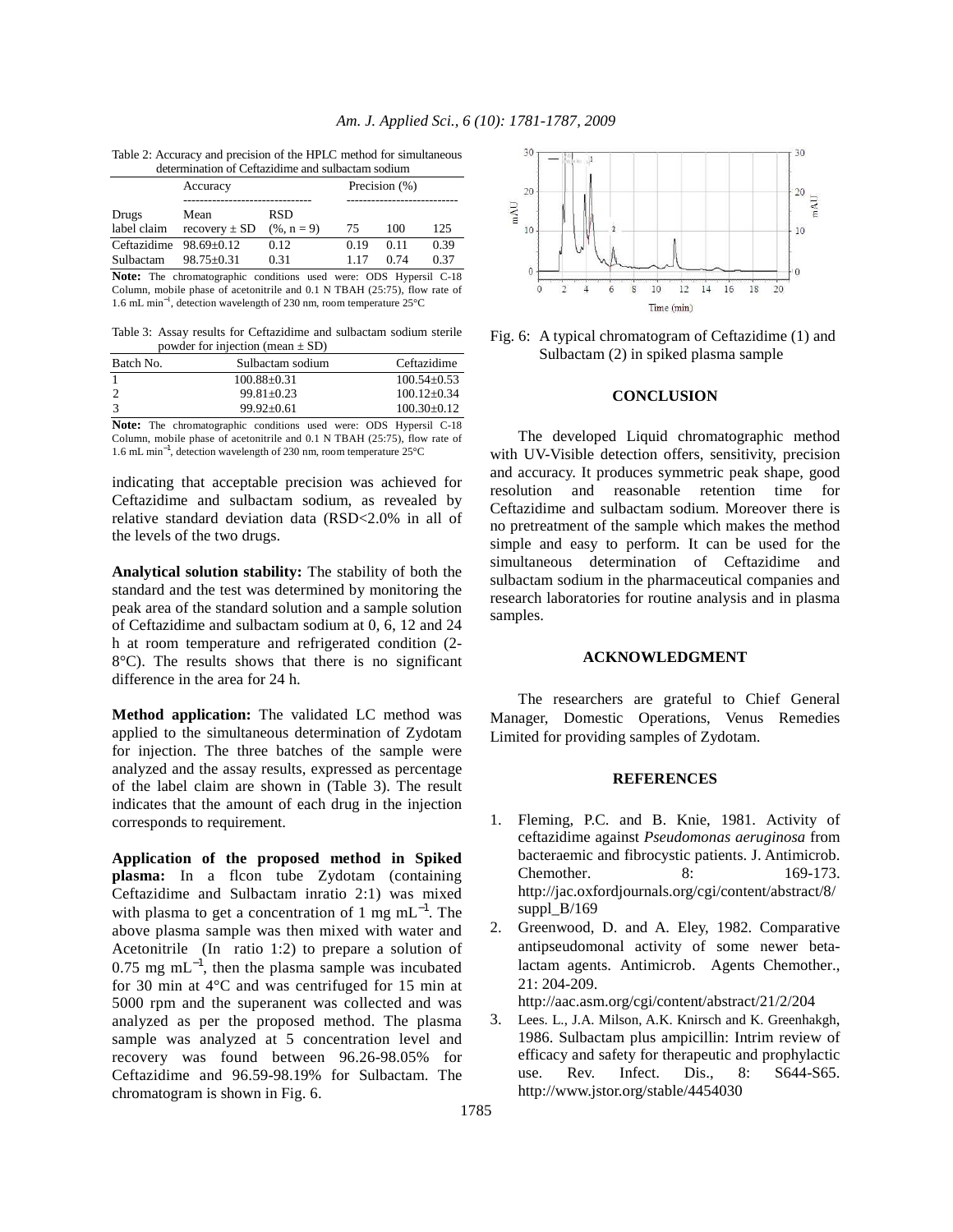- 4. United States Pharmacopoeia, 2004. National Formulary 22. Asian Edn., United States Pharmacopoeial Convention, Rockville, pp: 381, 1732-1733.
- 5. Rodenas, V., M.S. Garcia, C. Sanchez-Pedreno and M.I. Albero, 1997. Flow-injection spectrophotometric determination of frusemide or sulphathiazole in pharmaceuticals. J. Pharm. Biomed. Anal., 15: 1687-1693. DOI: 10.1016/S0731-7085(96)01963-2
- 6. K. Kelani, L. I. Bebaway and L. A. Fattah, J. "Stability-indicating spectrophotometric and densitometric methods for determination of some cephalosporins"AOAC. Int., 81,1998,386-396. http://cat.inist.fr/?aModele=afficheN&cpsidt=2212479
- 7. Moreno, A.D.H. and H.R.N. Salgado, 2008. Spectrophotometric determination of ceftazidime in pharmaceutical preparations using neocuproin as a complexing agent. Anal. Lett., 41: 2143-2152. http://www.informaworld.com/smpp/1356477
- 8. Marwa, S.E., S. Abdalla, M.N. Elbolkiny and M.H. Khalil, 2003. Spectrophotometric determination of aciclovir, ceftazidime pentahydrate, famotidine and isoxsuprine hydrochloride by ternary complex formation with eosin and Cu(II). Zhonghuá Yáoxué Zázhì, 55: 481-490. http://cat.inist.fr/?aModele=afficheN&cpsidt=16105994
- 9. Hiremath, B. and B.H. Mruthyunjayaswamy, 2008. Development and validation of spectrophotometric methods for determination of ceftazidime in pharmaceutical dosage forms. Acta Pharm. 58: 275-85. http://www.ncbi.nlm.nih.gov/pubmed/19103564
- 10. Jiang, E. and C. Hu, 2008. Determination of ceftazidime and impurities using high performance liquid chromatography. Se Pu, 26: 75-79. http://www.ncbi.nlm.nih.gov/pubmed/18438029
- 11. Guitton, J., A. Laffont, J. Bruzeau, L.R. Mingret, J. Bonnefoy and M. Bureau, 1998. Determination of ceftazidime in plasma using high-performance liquid chromatography and electrochemical detection. Application for individualizing dosage regimens in elderly patients. J. Chromatogr. B. Biomed. Sci. Applied, 719: 151-157. http://www.ncbi.nlm.nih.gov/pubmed/9869375
- 12. Ayerton, J., 1981. Assay of ceftazidime in biological fluids using high-pressure liquid chromatography. J. Antimicrob. Chemother., 8: 227-231. http://jac.oxfordjournals.org/cgi/content/abstract/8/ suppl B/227
- 13. Barnes, A.R., 1995. Determination of Ceftazidime and pyridine by HPLC: Application to a viscous eye drop formulation. J. Liquid Chromatogr., 18: 3117-3128. http://www.informaworld.com/smpp/content~db=a ll~content=a756842555
- 14. Ye, G., X. Cai, B. Wang, Z. Zhou, X. Yu, W. wang, J. Zhang, Y. Wang, J. Dong and Y. Jiang, 2009. Simultaneous determination of vancomycin and ceftazidime in cerebrospinal fluid in craniotomy patients by high-performance liquid chromatography. J. Pham. Biomed. Anal., 48: 860-865. DOI: 10.1016/J.JPBA.2008.06.012
- 15. Isla, A., A. Arzuaga, J. Maynar, A.R. Gascon, M.A. Solinis, E. Corral and J.L. Pedraz, 2005. Determination of ceftazidime and cefepime in plasma and dialysate-ultrafiltrate from patients undergoing continuous veno-venous hemodiafiltration by HPLC. J. Pharm. Biomed. Anal., 39: 996-1005. http://www.ncbi.nlm.nih.gov/pubmed/16026959
- 16. Haginaka, J., J. Wakai, H. Yasuda, T. Uno and T. Nakagawa, 1984. Spectrophotometric determination of sulbactam by reaction with 1,2,4 triazole. Analyst, 109: 1057-1059. http://cat.inist.fr/?aModele=afficheN&cpsidt=9043 550
- 17. Jelinek, I., H. Krejcirova, J. Dohan, Z. Roubal, V. Hola and V. Rejholec, 1990. Determination of sulbactam in human serum using capillary isotachophoresis. Cesk. Farm., 39: 305-307. http://www.ncbi.nlm.nih.gov/pubmed/2098203
- 18. Fredj, G., M. Paillet, F. Aussel, A. Brouard, H. Barreteau, C. Divine and M. Micaud, 1986. Determination of sulbactam in biological fluids by high-performance liquid chromatography. J. Chromatogr., 383: 218-222. http://cat.inist.fr/?aModele=afficheN&cpsidt=8216697
- 19. Bowden, R.E. and P.O. Madsen, 1986. Highpressure liquid chromatographic assay of sulbactam in plasma, urine and tissue. Antimicrob. Agents Chemother., 30: 31-233. http://www.pubmedcentral.nih.gov/articlerender.fc gi?artid=180524
- 20. Haginaka, J., J. Wakai, H. Yasuda, T. Uno and T.N. Kagawa, 1985. High-performance liquid chromatographic assay of sulbactam using pre-<br>column reaction with 1,2,4-triazole. J. column reaction with 1,2,4-triazole. J. Chromatogr., 341: 115-122. http://www.ncbi.nlm.nih.gov/pubmed/2991310
- 21. Haginaka, J., H. Yasuda, T. Uno and T. Nkagawa, 1984. Alkaline degradation and determination by high-performance by high-performance liquid chromatography. Chem. Pharm. Bull., 32: 2752-2758. http://cat.inist.fr/?aModele=afficheN&cpsidt=9036 030
- 22. Foulds, G., D.J. Gans, D. Girard and T.J. Whall, 1986. Assays of sulbactam in the presence of ampicillin. Therm. Drug. Monit., 2: 223-237. http://www.ncbi.nlm.nih.gov/pubmed/3014686